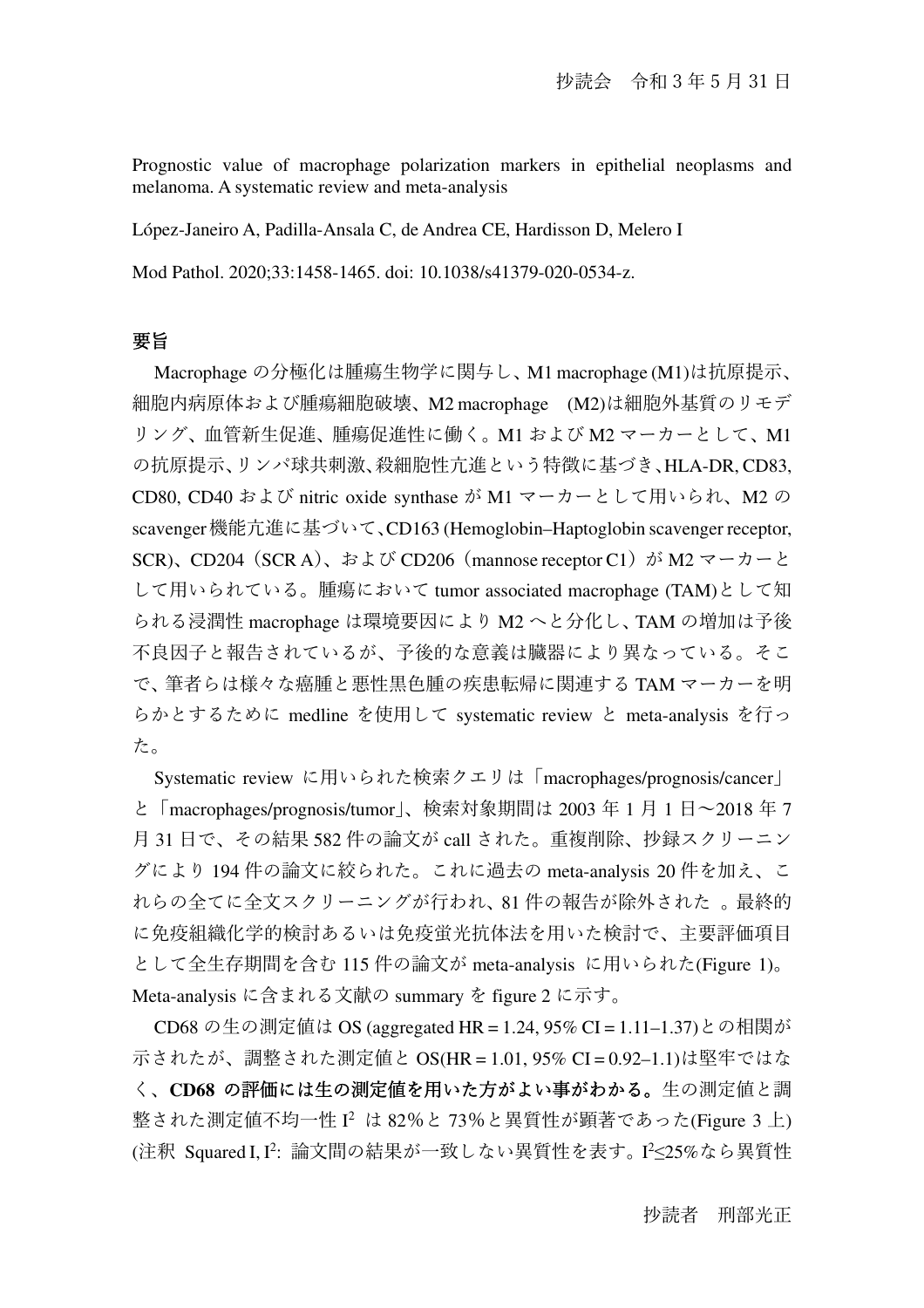なし、I <sup>2</sup>≥75%なら異質性が非常に高い)。**CD68** と **OS** との関係は評価部による影 響が大きく、腫瘍部の HR は 1.4 だが浸潤先進部では HR は 0.94 である。ただし 大腸癌に限ると腫瘍部**(HR=0.56)**、浸潤先進部**(HR=1.34)**と結果が逆転する(Figure 3 下)。

CD163 の 生の測定値は OS 1.63 (95% CI 1.42–1.86)、調整された測定値と OS 1.16 (95% CI 1.1–1.23)、生の測定値と調整された測定値不均一性I <sup>2</sup> は73%と92% と異質性が顕著であった(Figure 4 上)。**CD163** と **OS** の関係に影響を与える因子 はカウント方法**(hot spot** など**)**と臓器であり、**hot spot** カウント法は **OS** との相関 は他の方法より高度である(Figure 4 下)。

CD204 の生の測定値は OS (HR = 1.95, 95% CI = 1.56–2.44, p value = 0.001)、調 整された測定値と OS(HR = 2.14, 95% CI = 1.84–2.5, p value = 0.003)であり、両値 ともの相関関係がみられた。CD206 も同様の結果であり、**CD204** と **CD206** はど ちらの測定値を用いても問題ないと思われる(Figure 5)。**CD206** では臓器とカウン ト方法は影響しなかったが、**CD204** は肺癌と肝癌で **OS** との関連性が弱い。

Meta-analysis のためにいくつかの **M1** マーカーなどの論文が収集されたがほと んどのマーカーが単一の論文での報告のみであり、**meta-analysis** による結果の一 般化が行えない。これらのマーカーのほとんどが OS との良好な相関を示すが、 堅牢性の程度は様々であった。

今回 meta-analysis に用いられた論文群では、CD68, CD163, CD204 にわずかな 出版バイアスが疑われた。

#### **Take Home Message**

- 1. OS との相関をみる場合、生の測定値を用いるべきである。
- 2. 観測部位(腫瘍内と浸潤先進部など)で結果が逆転しうるため、両者を測定し ておいた方がよい。
- 3. Hot spot カウント法が OS との相関がよい。
- 4. CD68, CD204 は臓器間で OS との相関に差がある。
- 5. M1 マーカーは、systemic review に耐えうる基準の論文は各マーカー毎に 1~2 本しかなく、推奨されるマーカーはない。

\*詳細を理解するために supplementary table と figure をみる必要があります。 ご興味のある方は supplementary table と figure もご確認ください。

### 抄読者 刑部光正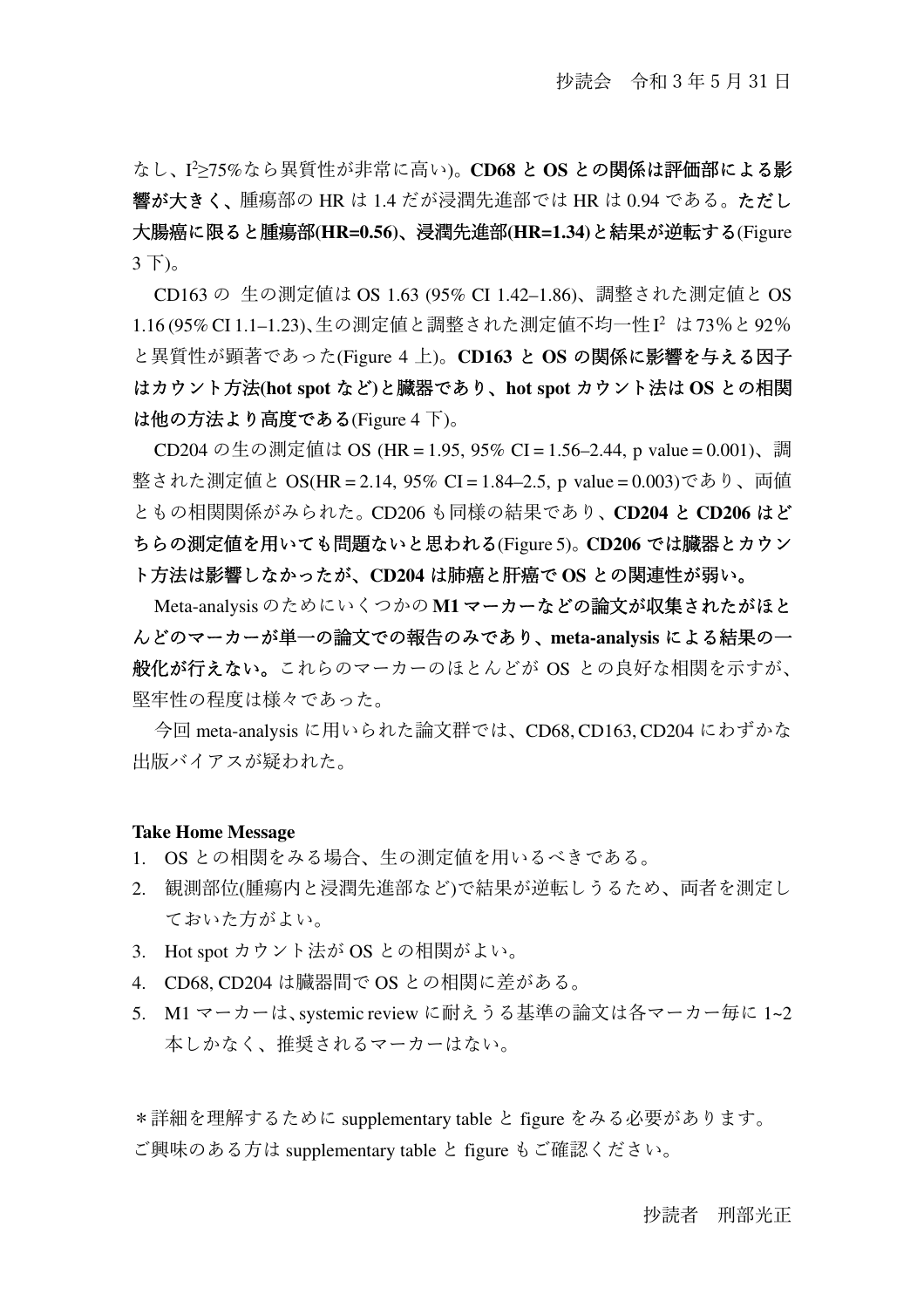# 抄読会 令和 3 年 5 月 31 日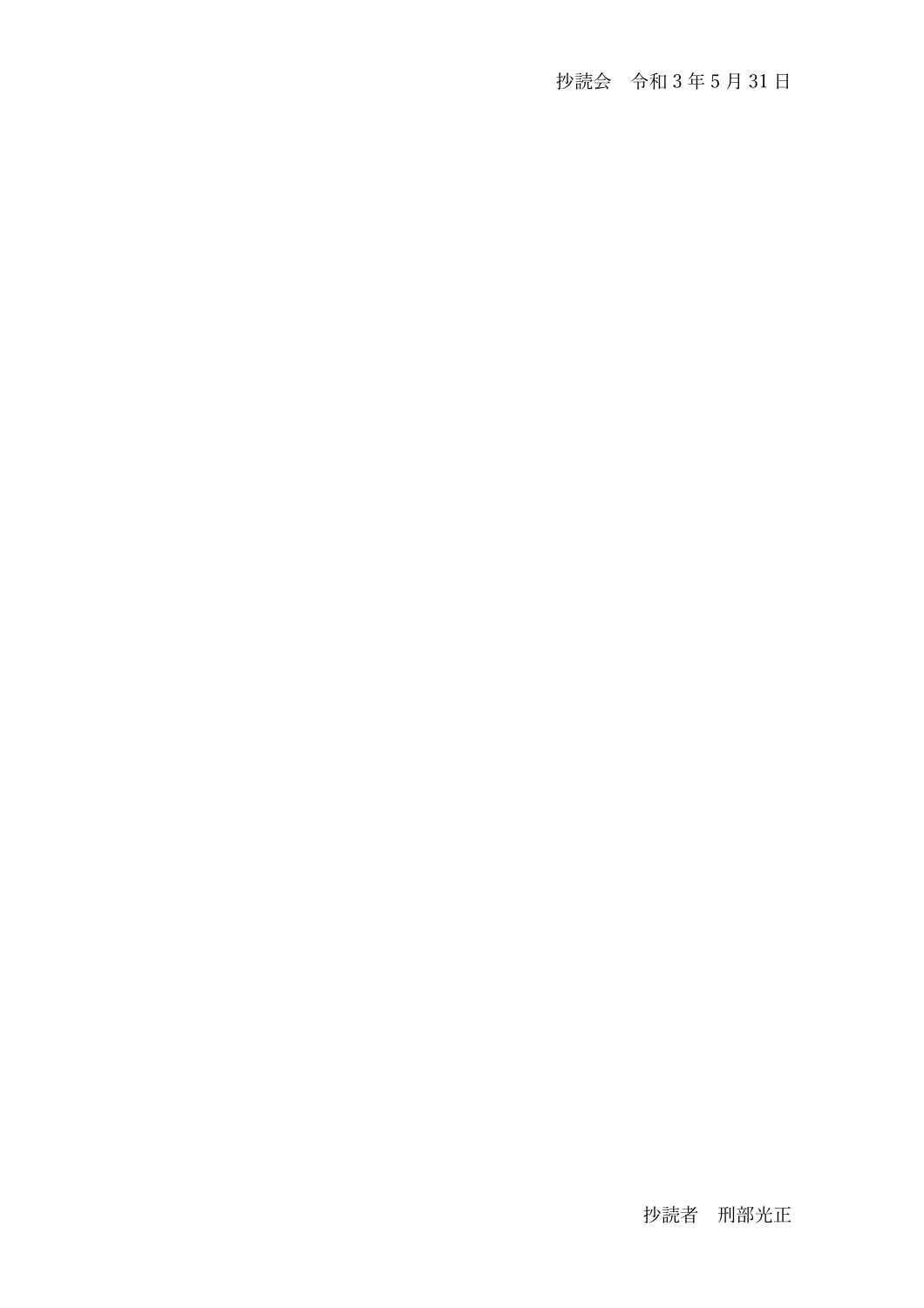

## Figure 1. PRISMA flowchart.

Flowchart outlining the article selection process.





a Location of tumors studied in articles. Upper GI includes tumors at esophageal, gastric, and ampullary locations. Prostate/others include prostatic, ocular, and skin tumors. Gynecological cancers include cervical, uterine, and ovarian cancer. Urinary locations include kidney and bladder tumors. b Design of studies included in the analysis. NR not reported. c Mean percentage of males included in each article. Data not reported in 13 out of 115 (11%) articles. d Mean, median, minimum, and maximum age of patients included in each article. Sixty-three out of 115 articles (55%) did not report mean age of patients. Eighty-one out of 115 articles (70%) did not report the median age of patients. Forty-eight out of 115 (42%) did not report the minimum or maximum age of patients. e Mean and median follow-up of each article. Ninety-nine and 67 out of 115 articles (86 and 58%) did not report mean and median follow-up, respectively. f Local involvement of tumors of the patients studied in each article at diagnosis. NR not reported. g Lymph node involvement of tumors of the patients studied in each article at diagnosis. NR not reported. h Presence of metastasis at diagnosis in the patients studied in each article. NR not reported. i Treatment received by patients included in each article. Any form of radiotherapy or chemotherapy is considered as neoadjuvant or adjuvant therapy. NR not reported, Upper GI upper gastro intestinal, CRC colorectal carcinoma, Gyn: gynecological tumors.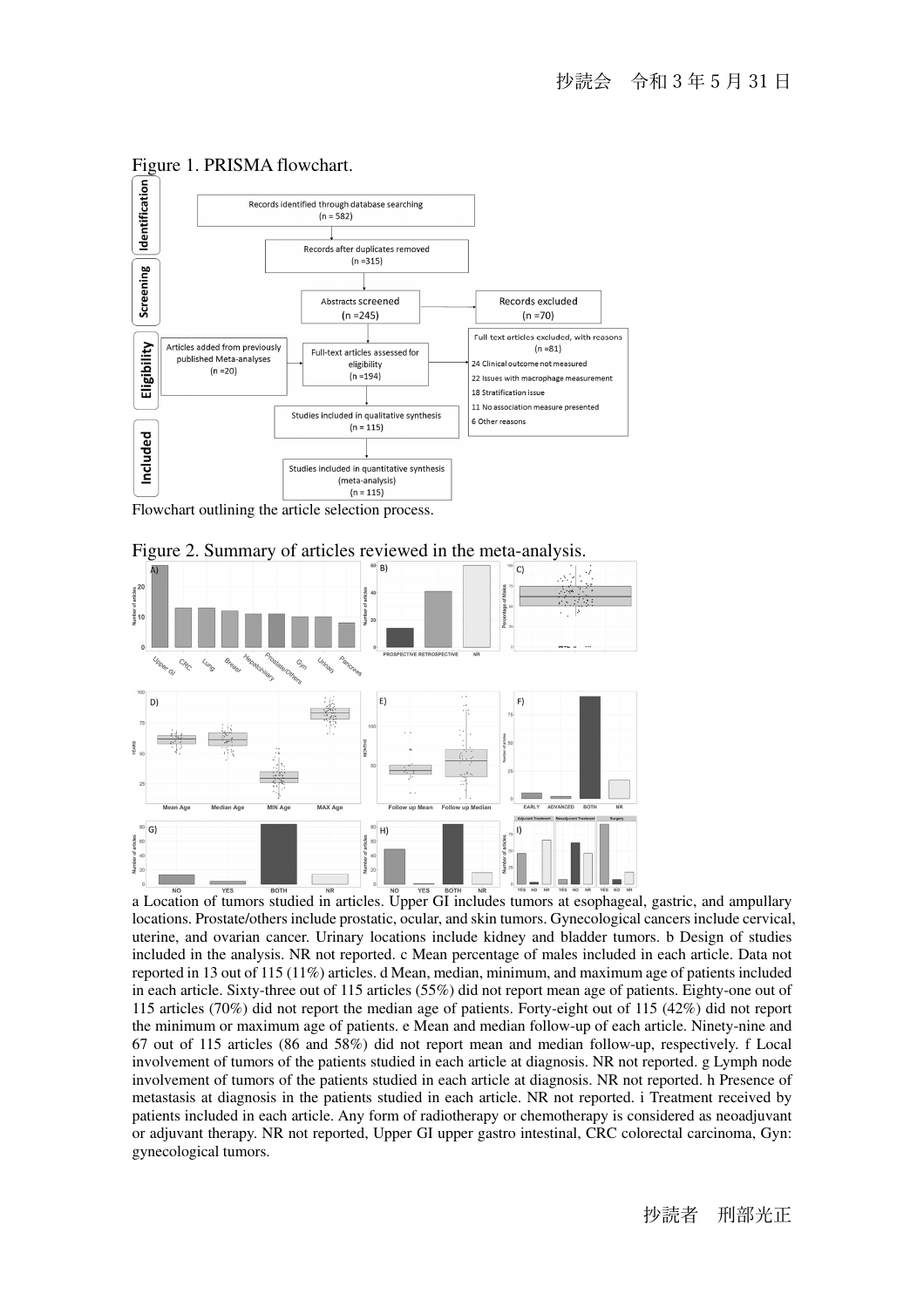| <b>Measurements</b>        |                                                                           |                                                     |                   | p value            | <b>Number of measurements</b> | Squared I |
|----------------------------|---------------------------------------------------------------------------|-----------------------------------------------------|-------------------|--------------------|-------------------------------|-----------|
| CD68 Raw Measures          |                                                                           |                                                     |                   | 0.005              | 77                            | 82.27%    |
| CD68 Adjusted Measures     |                                                                           |                                                     |                   | 0.874              | 34                            | 73.1%     |
|                            | 0.8<br>0.9                                                                | 1.3<br>1.2<br>1.1<br><b>HR for Overall Survival</b> | 1.4               |                    |                               |           |
| Modifier                   |                                                                           |                                                     | <b>Beta coeff</b> | Permutated p value | <b>Number of measurements</b> | Squared I |
| <b>Measure compartment</b> |                                                                           |                                                     |                   |                    |                               | 79.72%    |
| Tumor                      |                                                                           |                                                     | Reference         |                    | 23                            |           |
| Stroma                     |                                                                           |                                                     | $-0.1111$         | 0.5960             | 10                            |           |
| <b>Invasion Front</b>      |                                                                           |                                                     | $-0.3972$         | 0.024              | 17                            |           |
| Overall                    |                                                                           |                                                     | $-0.2941$         | 0.1460             | 11                            |           |
| Not Reported               |                                                                           |                                                     | 0.0790            | 0.6640             | 16                            |           |
| <b>Anatomical Location</b> |                                                                           |                                                     |                   |                    |                               | 81.15%    |
| Colorrectal                |                                                                           |                                                     | Reference         |                    | 9                             |           |
| Any other                  | 0.2<br>1.2<br>0.4<br>0.6<br>0.8<br>1.4<br><b>UD</b> for Overall Punisipal | 1.6<br>1.8<br>$\overline{2}$                        | $+0,8808$         | 0.001              | 68                            |           |

Figure 3. Upper panel: aggregated hazard ratio and 95% CI for the association of OS with CD68 expression.

The size of the square is inversely proportional to the size of the CI. Lower panel: aggregated hazard ratio and 95% CI for the variables influencing the association of CD68 with OS for raw measures. β coefficients are shown. The size of the square is inversely proportional to the size of the CI.

(注釈 Squared I,I²: 論文の結果が一致しない異質性を表す。I<del>′</del>≤25%なら異質性なし、I<sup>2</sup>≥75%なら 異質性が非常に高い)

Figure 4. Upper panel: aggregated hazard ratio and 95% CI for the association of OS with CD163 expression.

| <b>Measurements</b>            |     |                                                     |                       | p value            | <b>Number of measurements</b> | <b>Squared I</b> |
|--------------------------------|-----|-----------------------------------------------------|-----------------------|--------------------|-------------------------------|------------------|
| CD163 Raw Measures             |     |                                                     |                       | 0.001              | 44                            | 73.42%           |
| <b>CD163 Adjusted Measures</b> | 0.8 | 1.2<br>1.6<br>1.4<br><b>HR for Overall Survival</b> | 1.8<br>$\overline{2}$ | 0.022              | 27                            | 91.87%           |
| <b>Modifier</b>                |     |                                                     | <b>Beta coeff</b>     | Permutated p value | <b>Number of measurements</b> | Squared I        |
| <b>Counting Strategy</b>       |     |                                                     |                       |                    |                               | 52.66%           |
| Hot Spot counting              |     |                                                     | Reference             |                    | 18                            |                  |
| Averaging or Absolute counting | ___ |                                                     | $-0.4678$             | 0.018              | 22                            |                  |
| Not Reported                   |     |                                                     | 0.0216                | 0.919              | 4                             |                  |
| <b>Anatomical Location</b>     |     |                                                     |                       |                    |                               | 56.04%           |
| Other                          |     |                                                     | Reference             |                    | 33                            |                  |
| Lung                           |     |                                                     | $-0.5401$             | 0.002              | 5                             |                  |
| Liver                          |     |                                                     | $-0.5940$             | 0.001              | 6                             |                  |

<sup>0.8 1</sup> <sup>1.2 1.4 1.6 1.8</sup> <sup>2.2 2.4 2.6 2.8</sup> <sup>3</sup><br>The size of the CI. Lower panel: aggregated hazard ratio and 95% CI for the variables influencing the association of CD163 with OS for raw measures. β coefficients are shown. The size of the square is inversely proportional to the size of the CI.

### Figure 5. Aggregated hazard ratio and 95% CI for the association of OS with CD204 and CD206 expression.

| $CD200$ <i>expression.</i><br><b>MARKER</b> |     |     |                                              |                       |     |     |     | p value | <b>Number of measurements</b> | <b>Squared I</b> |
|---------------------------------------------|-----|-----|----------------------------------------------|-----------------------|-----|-----|-----|---------|-------------------------------|------------------|
| <b>CD204</b>                                |     |     |                                              |                       |     |     |     |         |                               |                  |
| Raw Measurements                            |     |     |                                              |                       |     |     |     | 0.001   | 13                            | 73.86%           |
| <b>Adjusted Measurements</b>                |     |     |                                              |                       |     |     |     | 0.003   | 11                            | 18.86%           |
| <b>CD206</b>                                |     |     |                                              |                       |     |     |     |         |                               |                  |
| <b>Raw Measurements</b>                     |     |     |                                              |                       |     |     |     | 0.0625  | 5                             | 0%               |
| <b>Adjusted Measurements</b>                |     |     |                                              |                       |     |     |     | 0.0625  | 5                             | 17.08%           |
|                                             | 0.8 | 1.2 | 1.6<br>1.4<br><b>HR</b> for Overall Survival | 1.8<br>$\overline{2}$ | 2.2 | 2.4 | 2.6 |         |                               |                  |